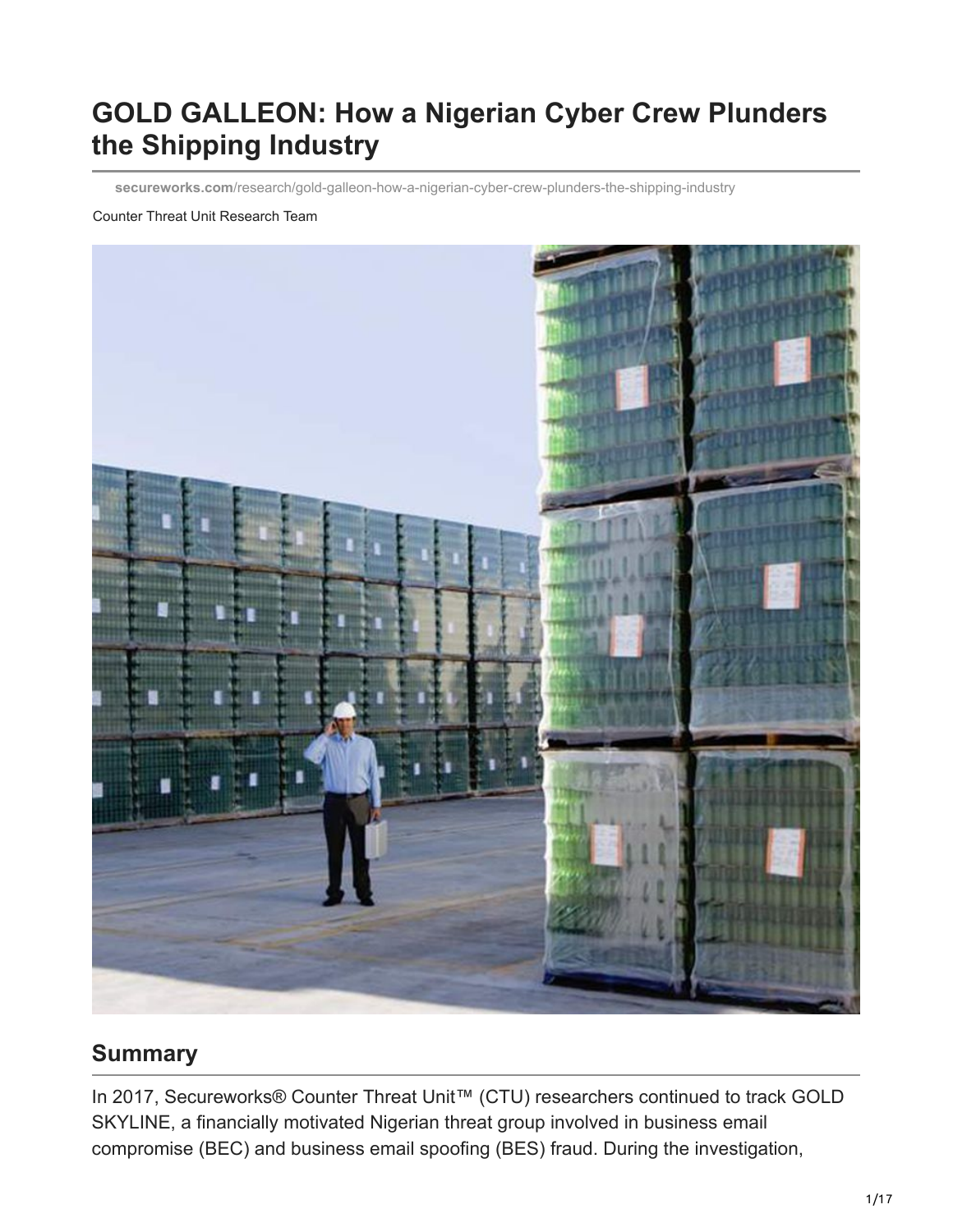CTU™ researchers discovered a previously unidentified BEC group that they have named GOLD GALLEON.

Unlike other BEC groups, GOLD GALLEON does not target a wide range of businesses but appears to focus solely on global maritime shipping businesses and their customers. CTU researchers estimate that between June 2017 and January 2018, GOLD GALLEON attempted to steal a minimum of \$3.9 million U.S. dollars from maritime shipping businesses and their customers. The threat actors' theft attempts average \$6.7 million per year.

BEC is a social engineering scheme where threat actors gain access to a business's email account. The actors typically use spearphishing emails with attached malicious payloads to steal the email credentials of individuals responsible for handling business transactions. Once the threat actors have obtained these credentials, they can intercept emails between the two parties involved in a transaction and modify financial documents to direct funds to attacker-controlled bank accounts. BEC and BES scams might seem unsophisticated, but they continue to account for significant losses globally. For example, the FBI [reported](https://www.ic3.gov/media/2017/170504.aspx) that BEC and BES accounted for estimated losses of \$5.3 billion between October 2013 and December 2016.

# **Key points**

- GOLD GALLEON is a BEC threat group likely based in Nigeria.
- <span id="page-1-0"></span>The group targets maritime shipping organizations, including companies that provide ship management services, port services, and cash to master[\[1\]](#page-16-0) services.
- Companies involved in shipping industries are typically globally dispersed and operate in different time zones, meaning that they are often entirely reliant on email for conducting business transactions. Some maritime shipping businesses are therefore susceptible to BEC fraud methods.
- The group uses a range of commodity remote access tools that have keylogging and password-stealing functionality to steal email account credentials.
- The group routinely tests malware on its own systems and tracks detection rates via online virus scanners (e.g., NoDistribute).
- As of this publication, CTU researchers have helped to interrupt multiple GOLD GALLEON fraud attempts, averting losses of more than \$800,000.

# **Who is GOLD GALLEON?**

Over the course of the investigation into GOLD GALLEON, CTU researchers have been able to develop unique and detailed insight into the threat group: how it operates, where it is based, and its likely affiliations. GOLD GALLEON is a collection of at least 20 criminal associates that collectively carry out BEC campaigns. The group appears to specifically target maritime organizations and their customers. CTU researchers have observed GOLD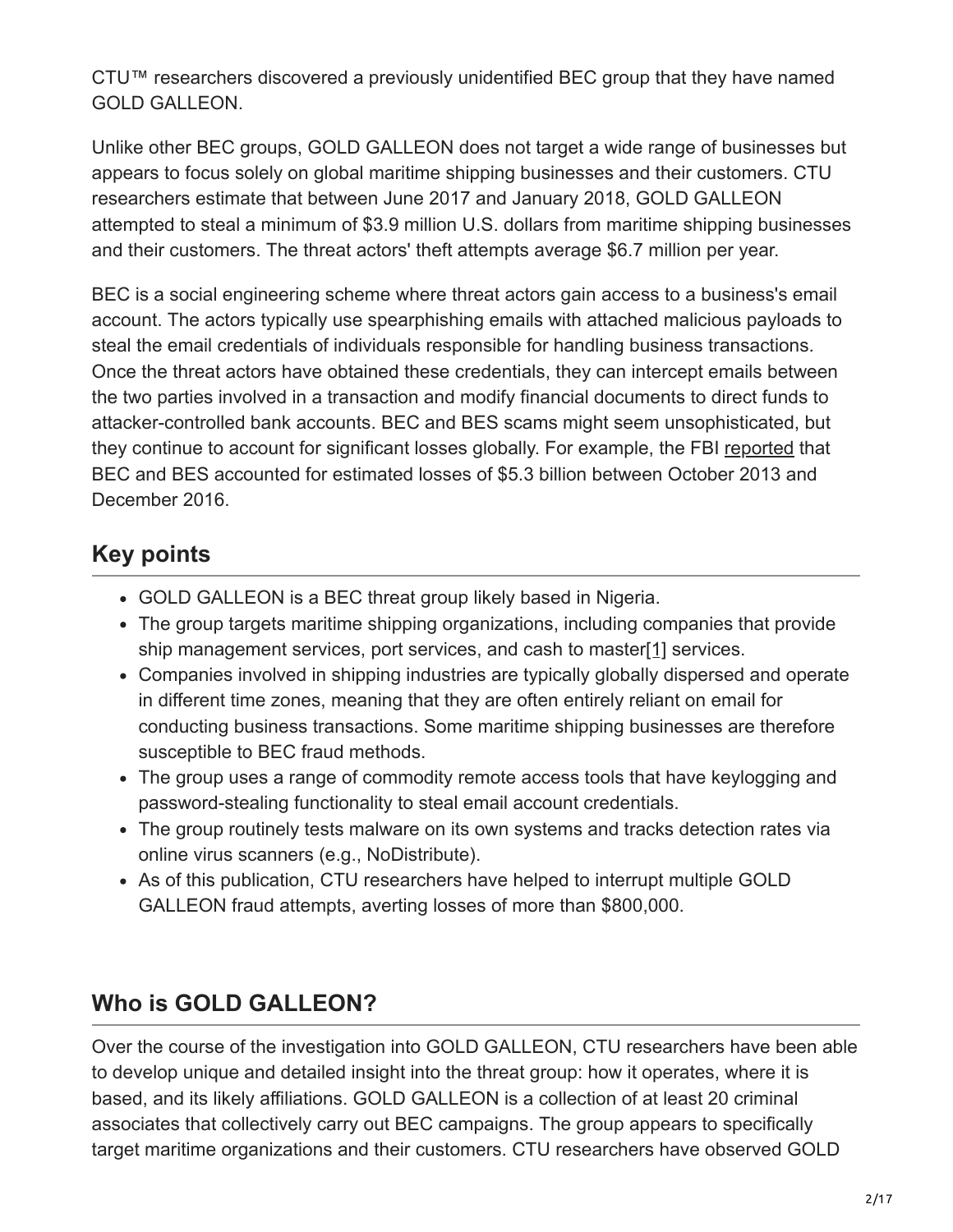GALLEON targeting firms in South Korea, Japan, Singapore, Philippines, Norway, U.S., Egypt, Saudi Arabia, and Colombia. The threat actors leverage tools, tactics, and procedures (TTPs) that are similar to those used by other BEC/BES groups that CTU researchers previously investigated (e.g., [GOLD SKYLINE](https://www.secureworks.com/research/wire-wire-a-west-african-cyber-threat)). The groups have used the same caliber of publicly available malware (inexpensive and commodity remote access trojans (RATs)), crypters, and email lures.

The group appears to have a loose organizational structure, with activities coordinated by several senior individuals. Tasks are allocated to individuals in the group; for example, one group member may have responsibility for obfuscating the group's RATs with crypters, while others are tasked with monitoring victims' email for business transactions that are about to be invoiced. Some senior members often handle the purchasing of malware, crypters, and infrastructure, and they frequently experiment with alternative tools. CTU researchers also observed senior members coaching and mentoring less-experienced group members and liaising with external providers of related criminal services (e.g., suppliers of mule accounts for transferring stolen funds and crypter sellers; see Figure 1).



#### *Figure 1. Organizational diagram of GOLD GALLEON threat group. (Source: Secureworks)*

GOLD GALLEON uses the [Hide My Ass!](https://www.hidemyass.com/en-us/index) (HMA) proxy and similar privacy services to disguise its origin. Several data points identified by CTU researchers suggest that it is highly likely that GOLD GALLEON is based in Nigeria:

Visibility of the actors' systems suggest that many were regularly connecting to the Internet via Nigeria-based infrastructure.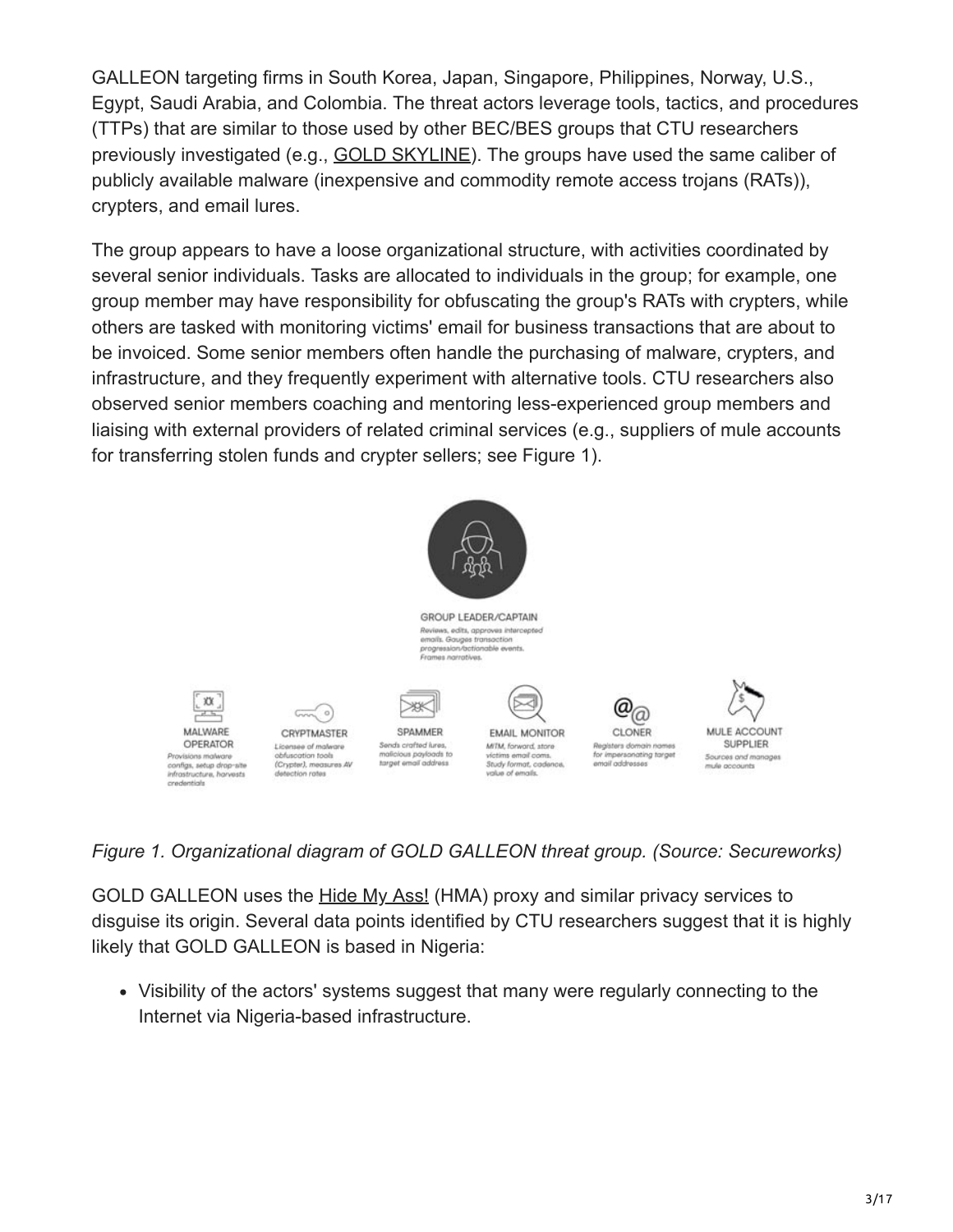• The GOLD GALLEON crewmembers communicate regularly using instant messenger services such as Skype. Observed conversations between crewmembers were in Nigerian Pidgin English (see Figure 2). Pidgin is a simplified form of speech that is usually a mixture of two or more languages, has a rudimentary grammar and vocabulary, and is used for communication between groups speaking different languages. [Appendix A](#page-13-0) shows additional examples of Nigerian Pidgin phrases commonly used by GOLD GALLEON.

| yea<br>ok                                                    |
|--------------------------------------------------------------|
| lemme show u how to monitor those mail wey no dey gree login |
| ok bro<br>i get mail.com already                             |
| ok login                                                     |
| ok<br>i don login                                            |
| look ur left u go see mail collector                         |
| ok<br>seen<br>make i click am?                               |
| yes                                                          |
| done                                                         |
| u go see where to put username and pass                      |

*Figure 2. Example of conversation between the group leader and a crewmember. (Source: Secureworks)*

CTU researchers' visibility of the group's usernames, passwords, and other artifacts suggest a strong link between members of GOLD GALLEON and a popular fraternity in Nigeria dubbed the Buccaneer Confraternity (see [Appendix B\)](#page-15-0).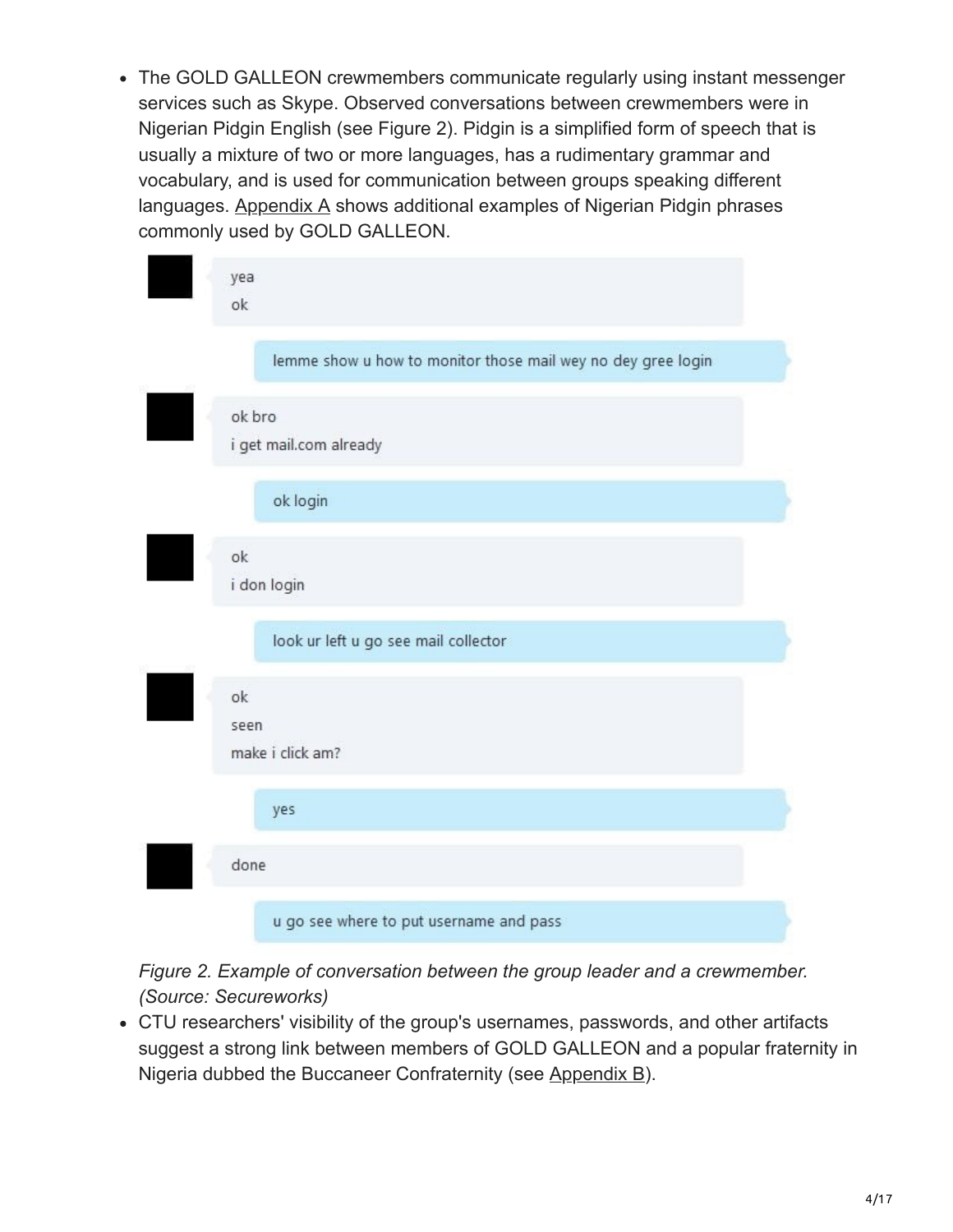### **Links to the Buccaneer Confraternity**

Many of the GOLD GALLEON conversations observed by CTU researchers used phrases, usernames, and passwords that linked to the Buccaneer Confraternity group. Keywords such as "awumen," "alora," "Sealords," and "1972buccaneer" in context reference the confraternity. One GOLD GALLEON actor also used a Buccaneers Confraternity logo on an online account (see Figure 3).



*Figure 3. Variant of the Buccaneers Confraternity logo. (Source: Secureworks)*

[The Buccaneers Confraternity was originally established to support h](https://en.wikipedia.org/wiki/Social_justice)[uman rights](https://en.wikipedia.org/wiki/Human_rights) [and social](https://en.wikipedia.org/wiki/Social_justice) justice in Nigeria. Reports suggest that a small subset of the group (often referred to as a [cult\)](https://guardian.ng/news/akwa-ibom-bans-more-than-30-cult-groups) may engage in criminality, which offers a potential explanation for GOLD GALLEON's apparent links to the Buccaneer Confraternity movement.

# **How does GOLD GALLEON operate?**

GOLD GALLEON displays similar tradecraft to other Nigerian-based BEC groups observed by CTU researchers. The group follows a common operational pattern often relying on lowtier, free, or inexpensive tools. What it lacks in technical prowess is made up for in social engineering, agility, and persistence. Despite technical challenges and minimal investments in cybercrime tools, infrastructure, and automation, the group's profit margins are orders of magnitude greater than its initial investment.

#### **Reconnaissance**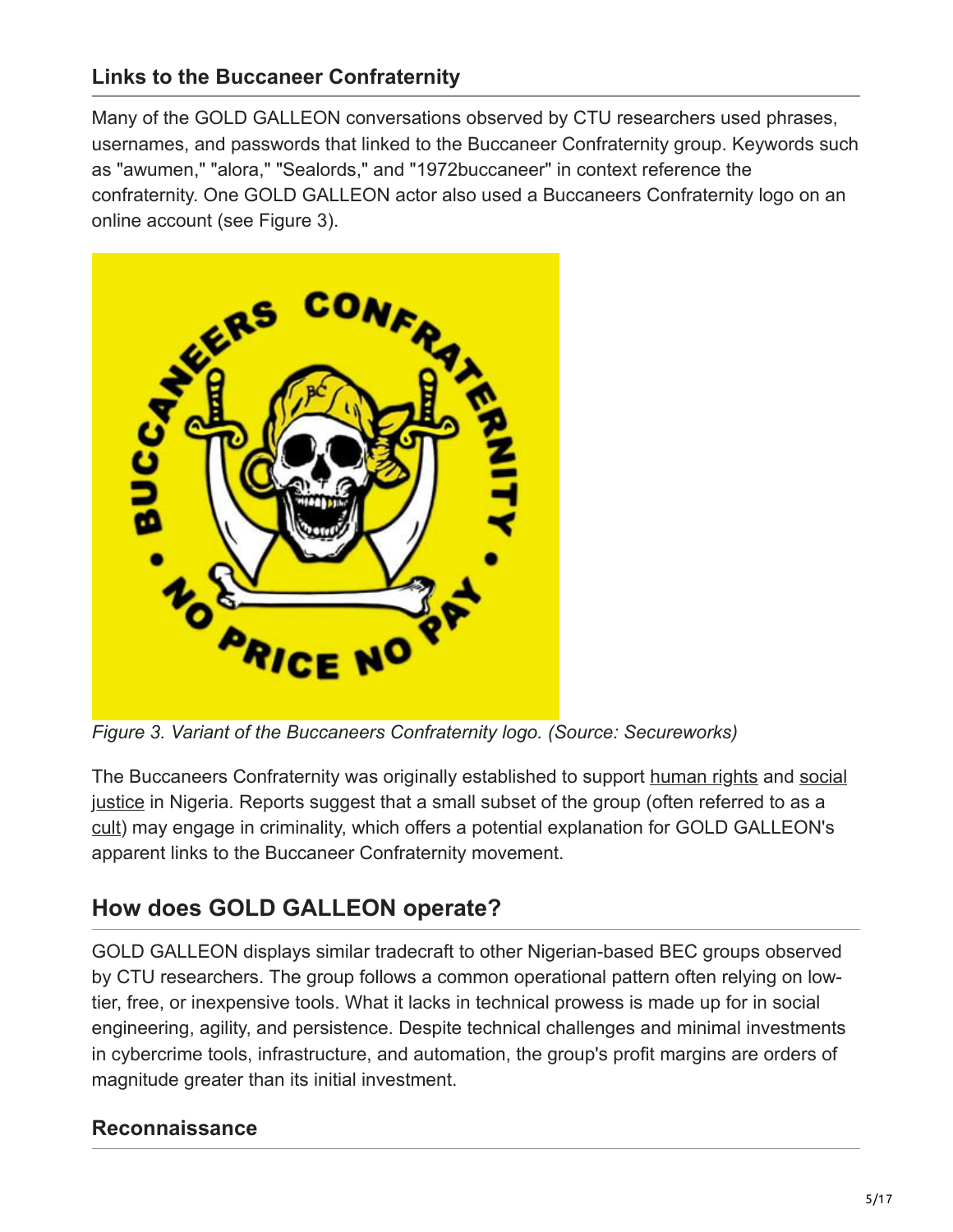CTU researchers assess that GOLD GALLEON identifies target email addresses by conducting reconnaissance of publicly available contact information (e.g., a company's website). The actors may leverage commercially available marketing tools that scrape email addresses from company websites (e.g., Email Extractor, BoxxerMail). CTU researchers found evidence that suggests these threat actors occasionally purchase email lists of target businesses. In order to acquire new victims after gaining entry into a target's inbox, the threat actors use a free tool called EmailPicky to extract the target's contacts from their address book, as well as every email address with which the target has had an exchange. Many of the harvested contacts are in the maritime shipping industry, so this tactic can be extremely fruitful for the threat actors.

### **Attacker TTPs/attribution**

Similar to other BEC threat groups, GOLD GALLEON uses spearphishing emails with malicious attachments to compromise its victims (see Figure 4).



*Figure 4. GOLD GALLEON crewmember crafting a phishing email. (Source: Secureworks)*

The spearphishing emails are created with the intended recipient in mind, in this case focusing on shipping topics. When opened, attachments deploy a RAT that has keylogging and password-stealing functionality. Tools deployed by GOLD GALLEON include the Predator Pain, PonyStealer, Agent Tesla, and HawkEye keyloggers. All of the malware leveraged by GOLD GALLEON is readily available from online hacking markets. For example, the cost for the Agent Tesla RAT is between \$12 and \$69, depending on the support levels provided (see Figure 5).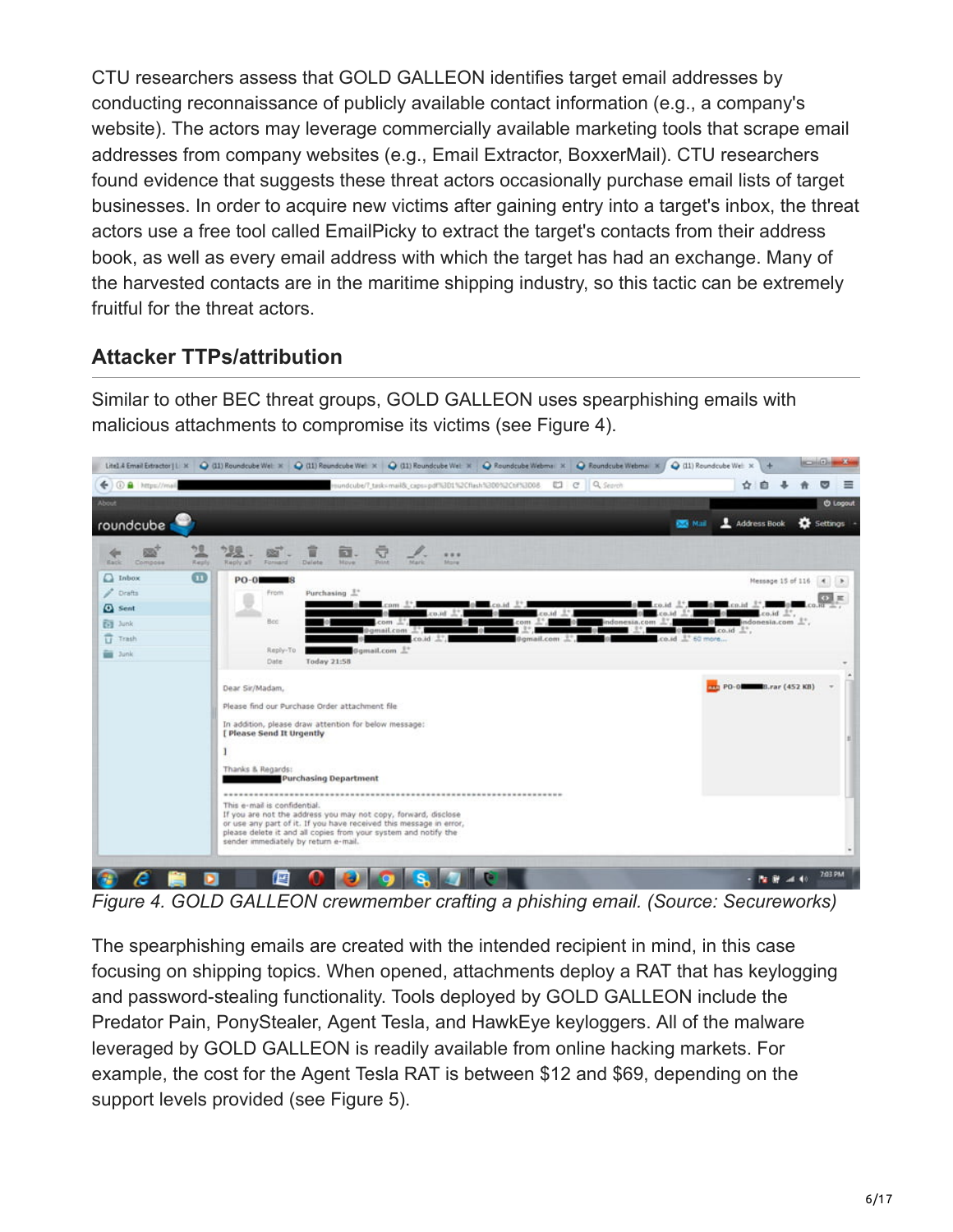| <b>BRONZE</b>      | <b>SILVER</b>      | GOLD<br>MOST POPULAR                | <b>PLATINUM</b>    |
|--------------------|--------------------|-------------------------------------|--------------------|
| \$12               | \$35               |                                     |                    |
| 1 Month License    | 3 Months License   |                                     | 1 Year License     |
| 7/24 Support       | 7/24 Support       | 6 Months License                    | 7/24 Support       |
| Web Panel          | Web Panel          | 7/24 Support                        | Web Panel          |
| Advanced Keylogger | Advanced Keylogger | Web Panel                           | Advanced Keylogger |
|                    | <b>FUD Crypter</b> | Advanced Keylogger                  | <b>FUD Crypter</b> |
| $\sim$             |                    | <b>FUD Crypter</b>                  | doc/xls Converter  |
| 1 Month Updates    | 3 Months Updates   | doc/xls Converter                   | 1 Year Updates     |
| 1 Month Builds     | 3 Months Builds    | 6 Months Updates<br>6 Months Builds | 1 Year Builds      |
| Payment Method:    | Payment Method:    |                                     | Payment Method:    |
| Perfect Money<br>٠ | Perfect Money<br>٠ | Payment Method:                     | Perfect Money<br>٠ |
|                    |                    | Perfect Money<br>۳                  |                    |
| <b>Buy Now</b>     | <b>Buy Now</b>     | <b>Buy Now</b>                      | <b>Buy Now</b>     |

*Figure 5. Agent Tesla malware service-level tiers. (Source: Secureworks)*

### **Actions on objectives**

Once the GOLD GALLEON crew compromises the business email accounts of a company's employees, crewmembers monitor the employees' inboxes to identify emails for ongoing business transactions. In a typical BEC scam (see Figure 6), an attacker compromises a seller's email account to position themselves as a "man-in-the-middle" between the seller and a buyer in an existing business transaction. The threat actor then uses their control of the seller's account to passively monitor the transaction. When it is time for payment details to be relayed to the buyer via an invoice, the threat actor intercepts the seller's email and changes the destination bank account on the invoice to the attacker's money mule account. If the revised payment account does not appear to be suspicious, the buyer will likely submit the payment.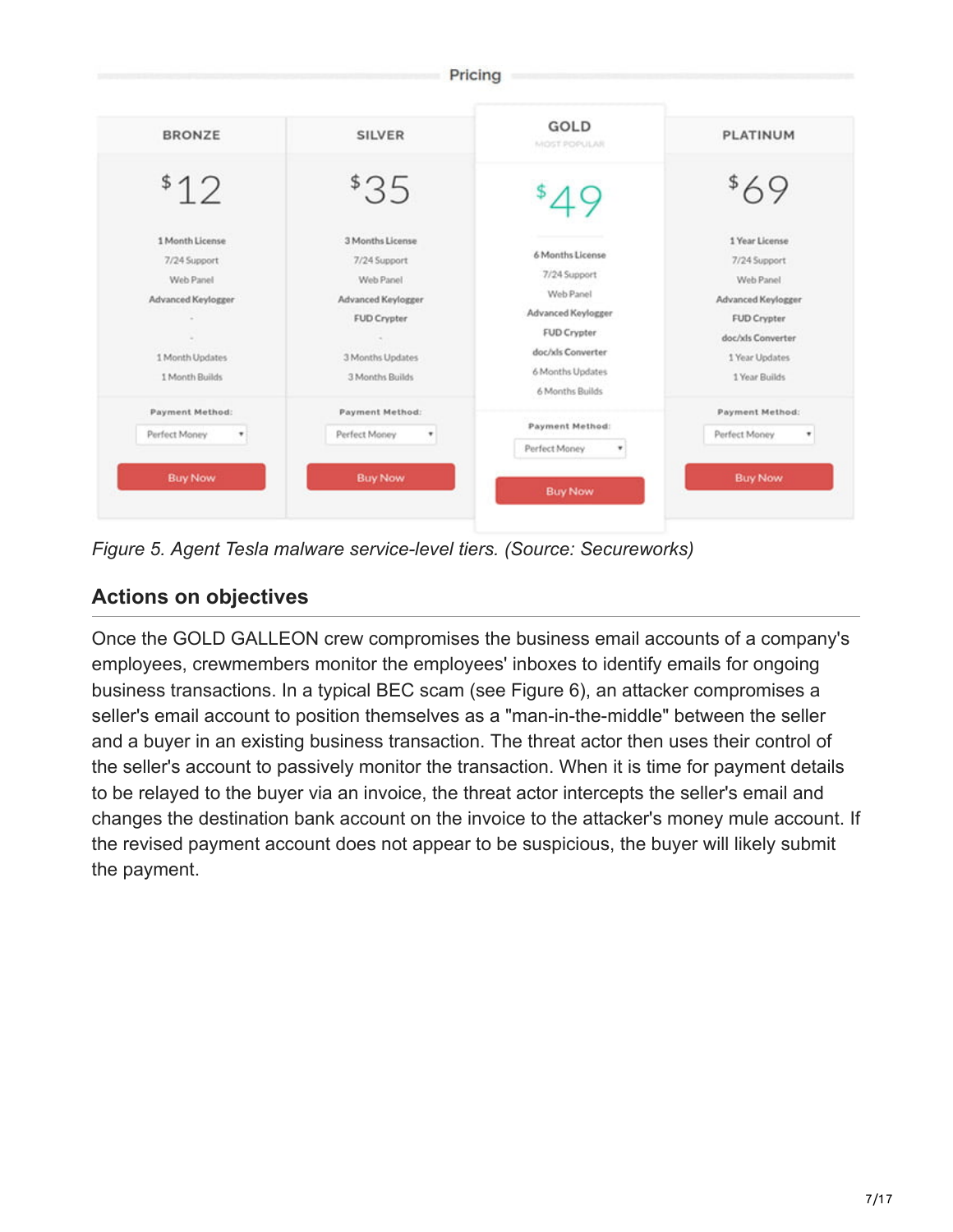

*Figure 6. Typical BEC process. (Source: Secureworks)*

CTU researchers observed GOLD GALLEON threat actors successfully submitting fraudulent invoices to buyers while a business transaction was in progress. The altered invoices were modified from genuine versions created by the seller that were available in the seller's email account. The threat actors were in control of the seller's email account and were monitoring email traffic, but the buyer was not likely to question the invoice because it appeared to contain correct and familiar information. Only the bank details where the money was to be wired were changed.

#### **Cloned domains and look-alike email addresses**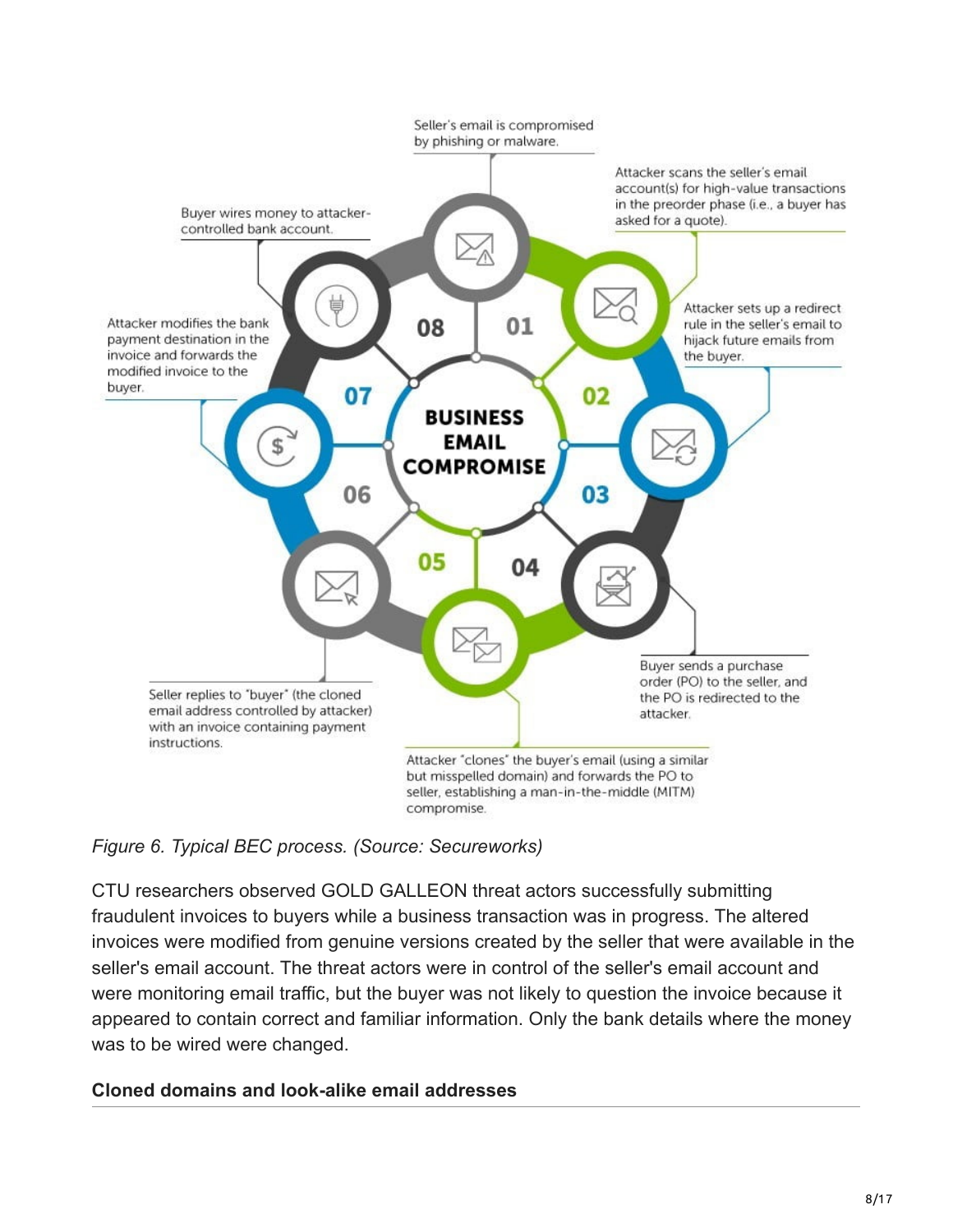In order to impersonate a buyer or seller in a particular transaction, GOLD GALLEON and other BEC groups have purchased domains that closely resemble the buyer or seller's company name, also known as "cloning." CTU researchers have also observed BEC threat actors registering email accounts that contain a variation of the target's name (e.g., john . doe @ gmail . com or jdoe @ gmail . com. With these look-alike domains and/or email addresses in hand, the cybercriminals can impersonate either party.

## **Disrupting the adversary — Incident case studies**

The cybersecurity industry clearly has a role to play in disrupting these threats. While investigating the activities of GOLD GALLEON and another BEC group conducting fraud against the shipping industry, CTU researchers were able to interrupt dozens of BEC fraud attempts. Victim notifications prevented some fraudulent transfers, and identification of attacker-controlled accounts enabled banks to stop fraudulent use.

The following case studies offer additional insight into GOLD GALLEON's methods and also highlight some of the challenges when disrupting these threats.

#### **Case study 1: Thanks, but we already know… we just don't know how.**

One of the companies that GOLD GALLEON compromised was a shipping company based in South Korea. The threat actors were able to steal credentials for eight different email accounts, including an account for one of the company's accountants. With this access, GOLD GALLEON targeted all of the company's clients. The threat actors monitored the South Korean company's business email day and night and became very familiar with the company's billing cycles, clients, and various business deals.

Not long after CTU researchers began tracking GOLD GALLEON, the threat actors were monitoring a business transaction where the South Korean shipping company was requesting "cash to master" (CTM) services for a ship arriving in the U.S. The South Korean company sent an email to the U.S.-based CTM organization requesting delivery of the approximately \$50,000 in crew's wages and clarification of the total payout fee (see Figure 7).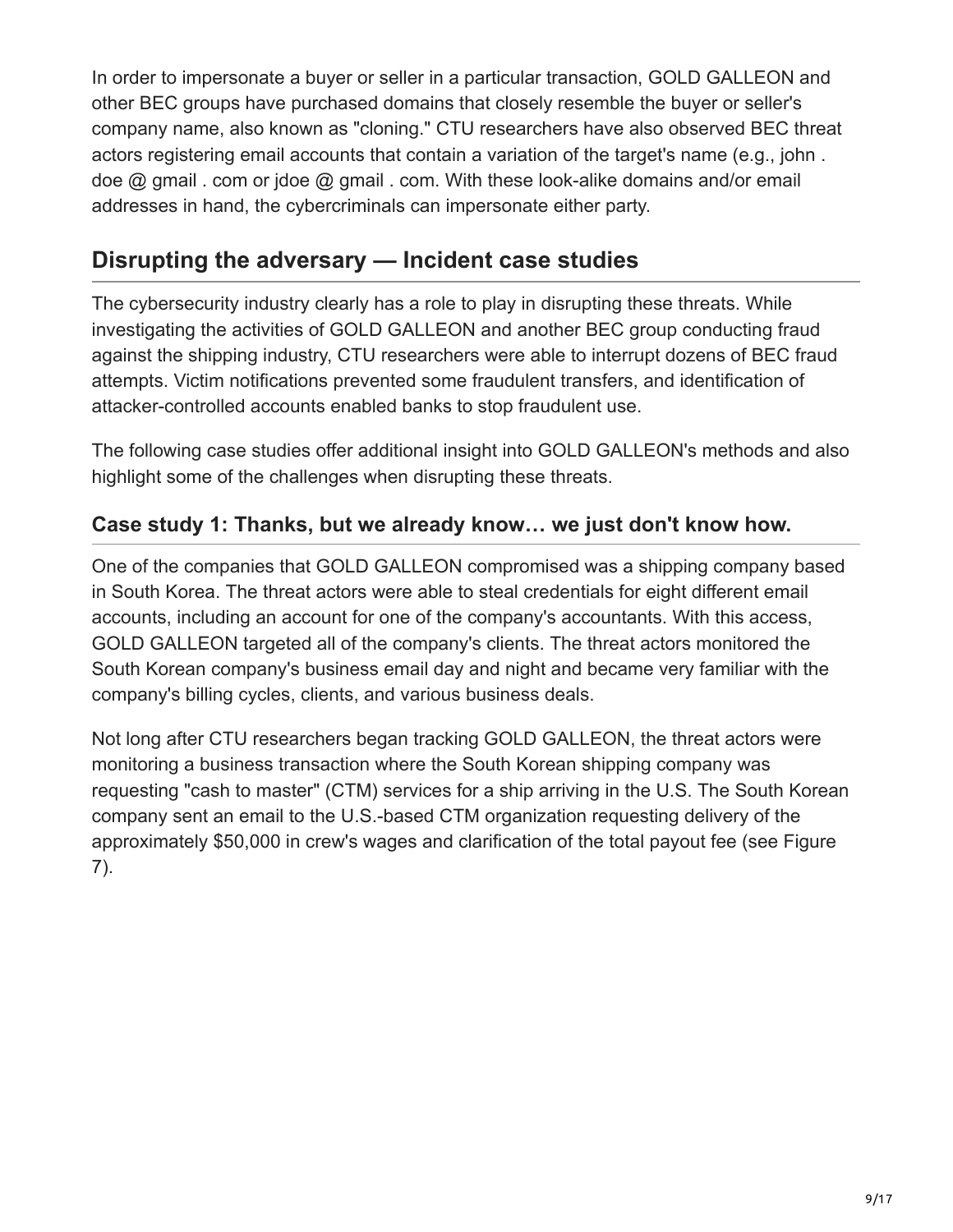| From:                                                                                                                                |
|--------------------------------------------------------------------------------------------------------------------------------------|
| 2017<br>Sent:                                                                                                                        |
| To:                                                                                                                                  |
| Subject: DELIVERY SHIP'S CASH USD50,000 TO M/V                                                                                       |
| TO:<br>FROM:                                                                                                                         |
| Good day.                                                                                                                            |
| Many Thanks for your good cooperation always.                                                                                        |
| This time, Vessels needs ship's cash US\$ 50,000 in LONG BEACH on <b>THE 2017.</b> 2017.                                             |
| We Would you like to ask you deliver ship's money to M/V                                                                             |
| Please let me know what percentage of the total amount including the bank charge and the handling fee does ship's cash account for ? |
|                                                                                                                                      |
| We hope your good reply.                                                                                                             |
| Thanks & Best Regards.                                                                                                               |
|                                                                                                                                      |
|                                                                                                                                      |
| <b>SHIP MANAGEMENT</b>                                                                                                               |
|                                                                                                                                      |
| <b>KOREA</b>                                                                                                                         |
| TEL:                                                                                                                                 |
| FAX:                                                                                                                                 |
| E-MAIL:                                                                                                                              |
|                                                                                                                                      |

*Figure 7. Cash to master (CTM) request from the South Korean ship management company. (Source: Secureworks)*

To insert themselves into the transaction, GOLD GALLEON threat actors set up an Outlook email account using the name of an employee working for the CTM company and sent a fraudulent email. The message requested that the South Korean company submit payment to the CTM's "subsidiary [bank] account," because the CTM was purportedly working to resolve an issue with their regular bank regarding extra fees (see Figure 8). The provided account details were for a mule account used by GOLD GALLEON.

| Greetings                                                                                                                                                                                                                                                |
|----------------------------------------------------------------------------------------------------------------------------------------------------------------------------------------------------------------------------------------------------------|
| Well received with many thanks and we will plan to arrange the CTM accordingly. We will be receiving money with<br>our subsidiary account for now because of the extra charges our bank is charging us which we cant deal with till issue<br>is resolved |
| Best Regards,                                                                                                                                                                                                                                            |
|                                                                                                                                                                                                                                                          |
| Manager, Marine Operations                                                                                                                                                                                                                               |
| Mobile:                                                                                                                                                                                                                                                  |
| Group E-mail:<br>$\sim$ $\sim$                                                                                                                                                                                                                           |

*Figure 8. GOLD GALLEON actors impersonating a shipping agent to coerce the South Korean ship management company into diverting funds to the attacker-controlled bank account. (Source: Secureworks)*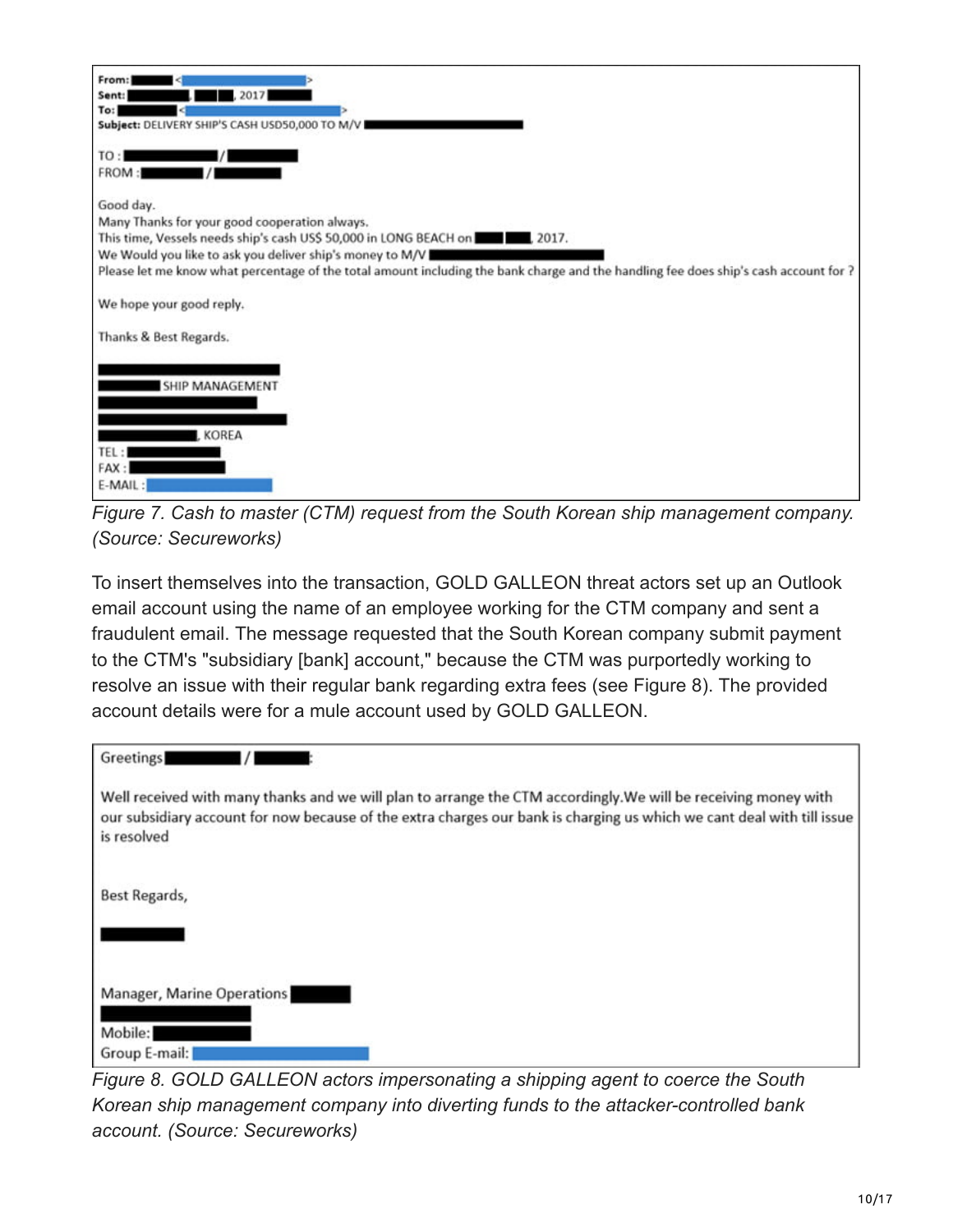Aware that the South Korean company was potentially about to send \$50,000 to the threat group and not to the intended provider of ship services, CTU researchers notified the U.S. company as quickly as possible. Separately, the South Korean shipping company had been in touch with the U.S. shipping agent to verify that the subsidiary account payment details were correct, so the U.S. shipping agent was already aware of the fraud attempt. However, the agent did not know how the South Korean company had received the altered bank account details. CTU researchers were able to complete the picture for them.

#### **Case study 2: If at first you don't succeed…**

When CTU researchers detected the GOLD GALLEON crew attempting to defraud another one of the South Korean company's clients for \$325,585, they notified the potential victim. The client, a large Japanese company with clients in the Far East and the Southeast Asian regions, provides marine transportation of petroleum products, chemicals, and other liquids. CTU researchers notified the Japanese company and explained the ongoing fraud attempt. The company was aware of the situation, as they judged that the payment request was suspicious. Despite the failed attempt, the GOLD GALLEON actors repeated their attempt using a forged invoice on the South Korean company's letterhead.

This was a common tactic the GOLD GALLEON crew used to try and fool the clients of the South Korean shipping company. The GOLD GALLEON threat actors were able to obtain a copy of the Korean shipping company's corporate letterhead by impersonating the Japanese marine transportation company. They stated in their email request that they needed to present it to their bank to process payment for the South Korean company's services (see Figure 9). The South Korean company obliged and sent them an electronic copy, which the threat actors continued using for future spoofed correspondence with many of the company's clients.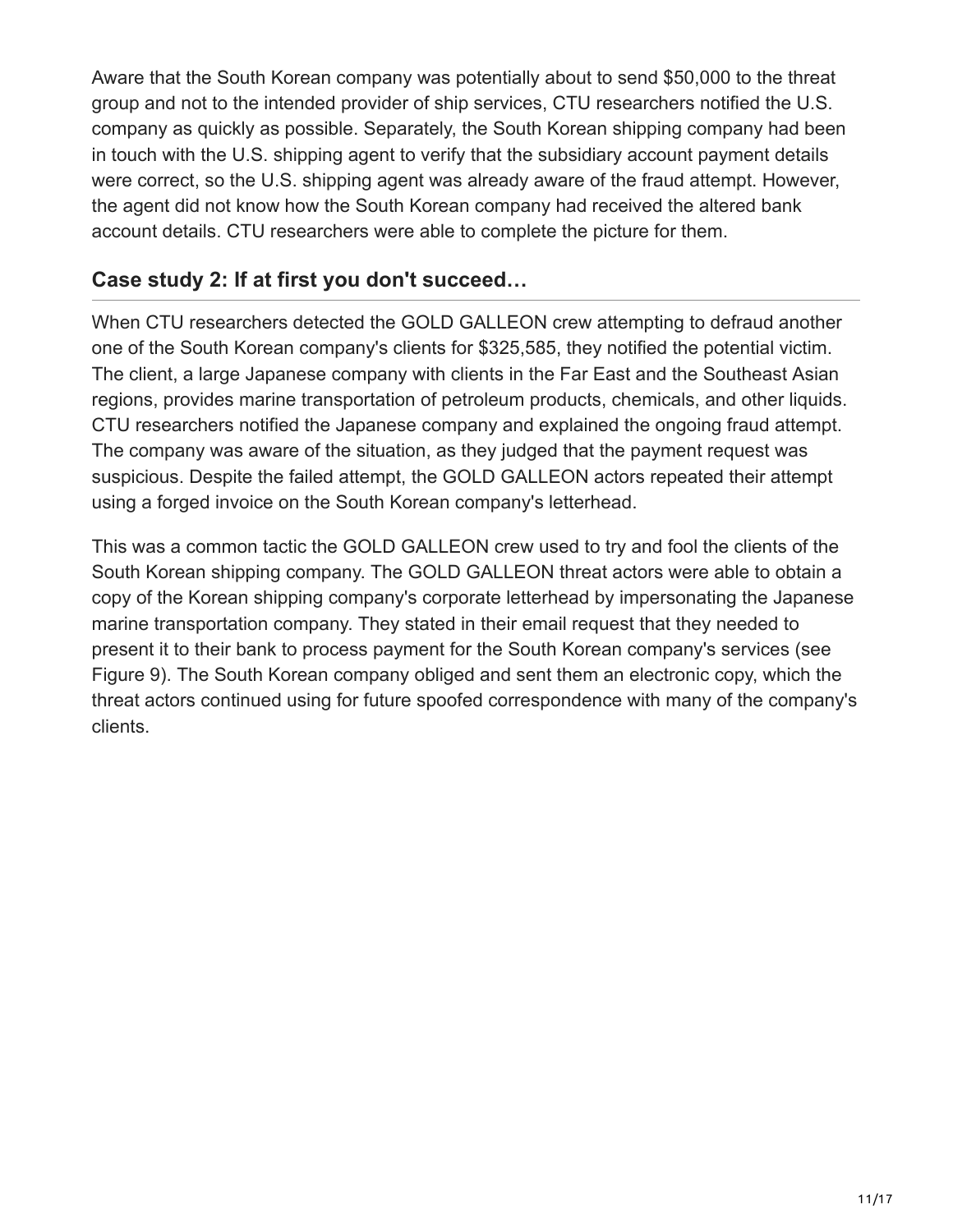| From:                                                                                            |
|--------------------------------------------------------------------------------------------------|
| Sent:                                                                                            |
| To: I                                                                                            |
|                                                                                                  |
| Subject: Re: INVOICE OF 2017 for C/                                                              |
|                                                                                                  |
|                                                                                                  |
| SAN/ACCOUNT DEPT                                                                                 |
|                                                                                                  |
| Good Evening, san!                                                                               |
| Please can you send us your bank details with your company letter header, Stamp and signed. This |
| request is from our bank, to enable them process your payment.                                   |
|                                                                                                  |
| Regarding the above captioned matter,                                                            |
|                                                                                                  |
| We make a remittance to your bank account by                                                     |
|                                                                                                  |
| Thank you.                                                                                       |
|                                                                                                  |
| Best Regards.                                                                                    |
|                                                                                                  |
| $Eigura \Omega$ , Casafed amail from COLD CALLEON requesting official sample                     |

*Figure 9. Spoofed email from GOLD GALLEON requesting official company letterhead of a South Korean shipping company for use in future fraud schemes. (Source: Secureworks)*

### **Case study 3: Third time's a charm**

A week after the fraud attempt on the Japanese marine transportation company, CTU researchers detected GOLD GALLEON attempting to steal \$234,834 owed to the South Korean shipping company by another client: a large multinational Japanese conglomerate. In response, CTU researchers notified both parties, as well as the bank where the mule account due to receive the stolen funds was located.

GOLD GALLEON had used the spoofed email address of the South Korean company's accountant and sent a request to the Japanese conglomerate on the company letterhead to remit payment of the \$234,834 to the attacker-controlled bank account. In this particular instance, the Japanese conglomerate was suspicious when they received the request to change payment to an alternate bank account. However, only with the additional context provided from the CTU researchers' notification were they able to understand the full nature of the risks they were facing.

Additionally, CTU researchers reached out to the South Korean CERT (KN-CERT) so it in turn could notify the South Korean company of the nefarious activity and help them mitigate the threat on their network. KN-CERT also helped the South Korean shipping company implement security measures to monitor and help protect their business email from being compromised in a similar way in the future.

# **Conclusion**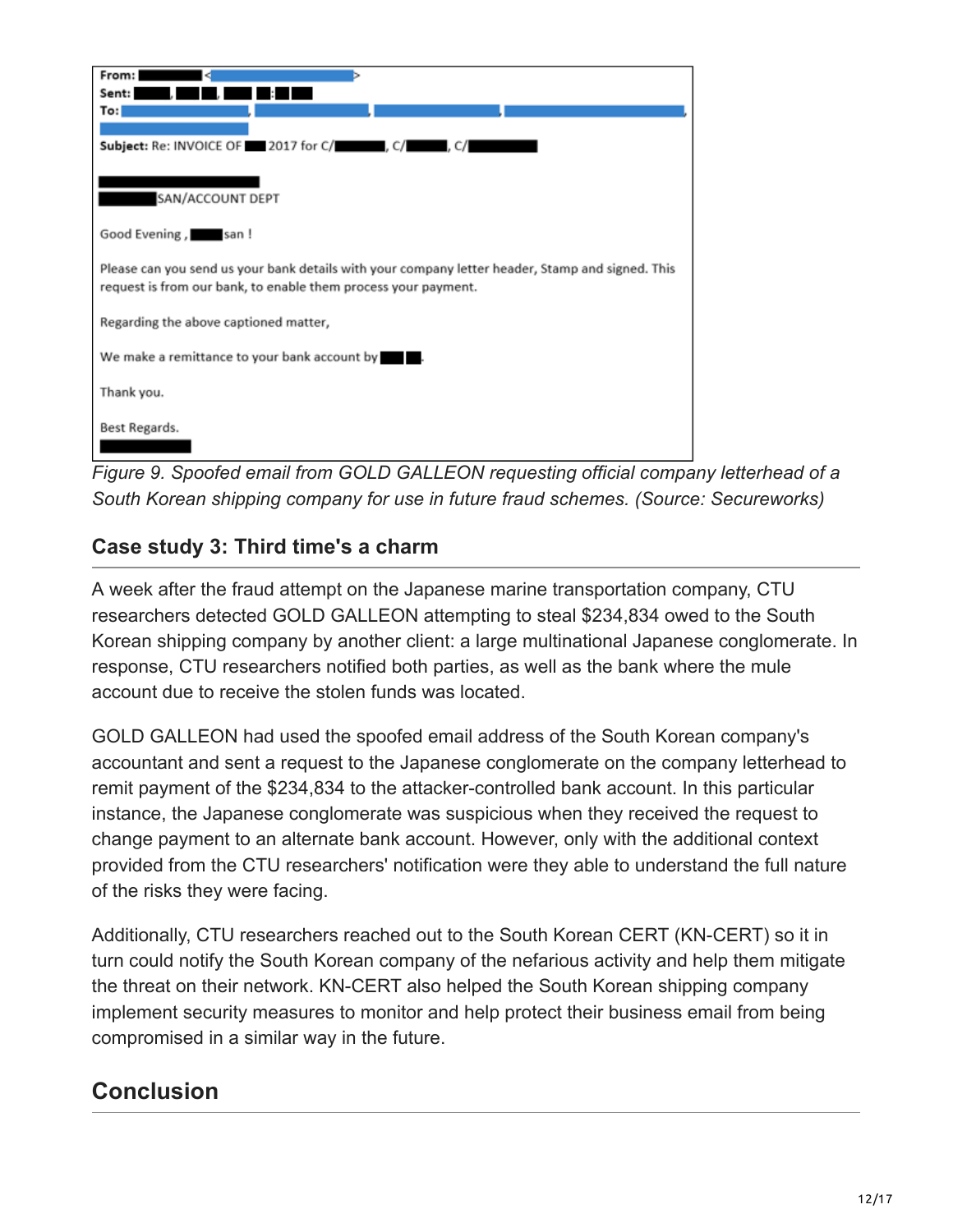By disclosing details of the GOLD GALLEON threat, its capabilities, and its approach to conducting BEC-related fraud, CTU researchers are trying to provide a greater understanding of the BEC threat and why these campaigns continue to be so lucrative. As evidenced in this report, the monetary losses can be significant to the victims and the affected businesses. In some cases, the victims are unaware of what is happening until it is too late. Organizations in some industries (in this case shipping) may be exposed to heightened risk as threat actors focus their attempts toward industries that are more susceptible to these techniques. CTU researchers encourage organizations to evaluate the BEC threat in the context of their own systems and consider the following steps to mitigate the risks associated with BEC:

- Implement two-factor authentication (2FA) for corporate and personal email. Small and medium-sized businesses (SMBs) are popular targets for BEC groups because SMBs typically have limited security budgets. Most BEC threat actors rely on remote access to a company's email via commodity webmail programs, so 2FA would deter all but the most sophisticated attackers.
- Inspect the corporate email control panel for suspicious redirect rules. An unexplained redirect rule that sends incoming email from specific addresses to third-party systems could indicate a compromise and should trigger an organization's incident response process.
- Carefully review wire transfer information in suppliers' email requests to identify suspicious details.
- Always confirm wire transfer instructions with designated suppliers using a previously established non-email mode of communication, such as a fax number or phone number. Establish this communication channel using a method other than email.
- Require multiple approvals for wire transfers, and ensure this procedure is difficult for cybercriminals to discover.
- Question any changes to typical business practices and designated wire transfer activity (e.g., a business contact suddenly asking to be contacted via their personal email address or a change to an organization's designated bank account information).
- Be suspicious of pressure to take action quickly and of promises to apply large price discounts on future orders if payment is made immediately.
- Thoroughly check email addresses for accuracy and watch for small changes that mimic legitimate addresses, such as the addition, removal, substitution, or duplication of single characters in the address or hostname (e.g., username@example.com versus username@ examp1e.com).
- Create detection rules that flag emails with extensions that are similar to company email addresses (e.g., abc\_company versus abc-company).
- Limit the information that employees post to social media and to the company website, especially information about job duties and descriptions, management hierarchy, and out-of-office details.
- Consider adopting the Financial Industry Regulatory Authority ([FINRA](http://www.finra.org/)) standards to deter money laundering and fraudulent wire transfers.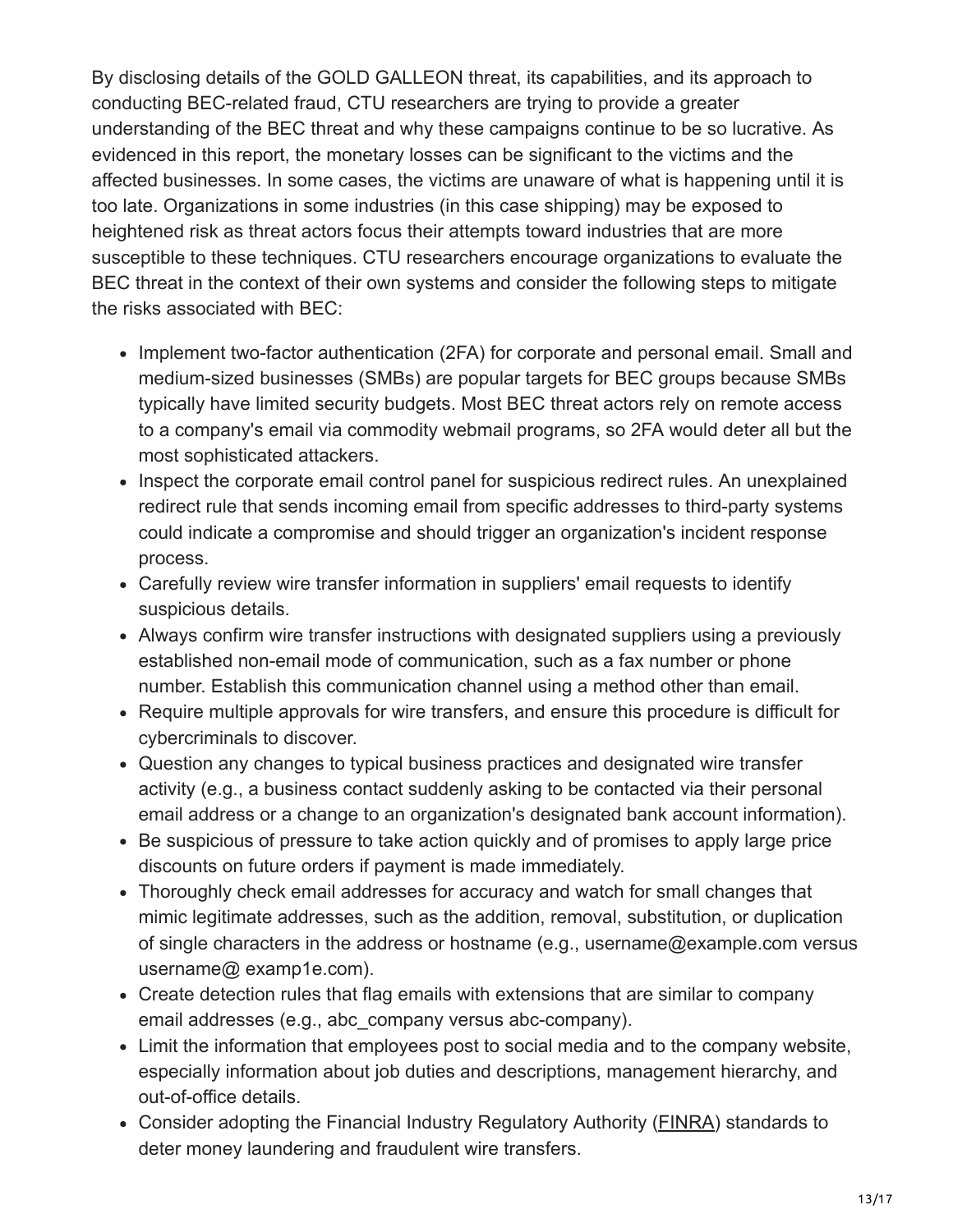Consider using the free [pdfxpose](https://github.com/secureworks/pdfxpose) tool that CTU researchers developed to help detect wire-wire fraud. CTU analysis of GOLD SKYLINE activity revealed that the threat actors edited PDF invoice files by redacting the original payment details with a white opaque rectangle and then overlaying it with the money mule account information. This tool searches for sub-page-sized opaque rectangles with text overlays and adjusts the opacity and color to reveal potentially suspicious edits.

# <span id="page-13-0"></span>**Appendix A — Nigerian Pidgin conversations**



*Figure 10. Conversation between the leader of the GOLD GALLEON group and a crewmember. (Source: Secureworks)*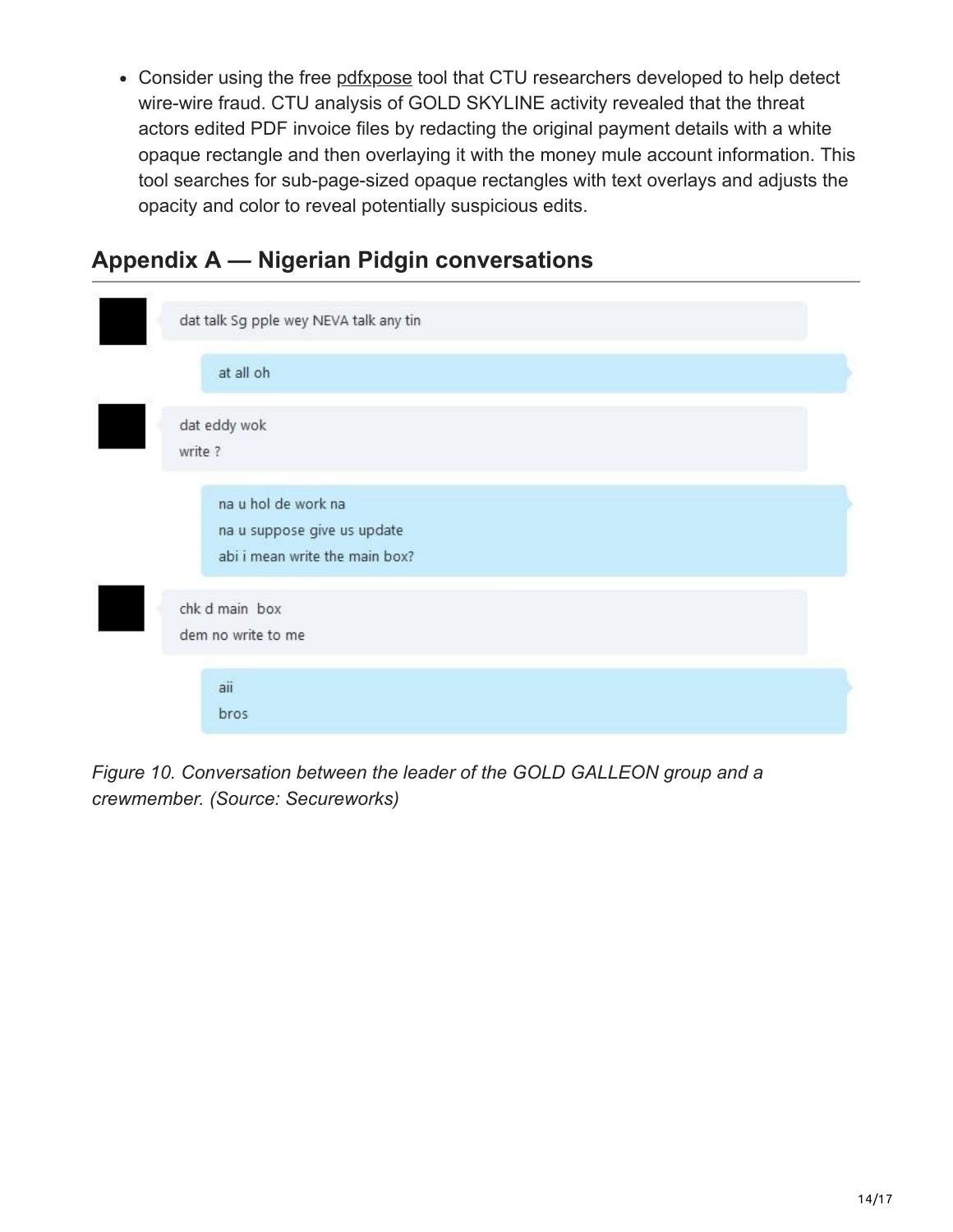

*Figure 11. High-level GOLD GALLEON crewmember speaking with group leader about a BEC scam. (Source: Secureworks)*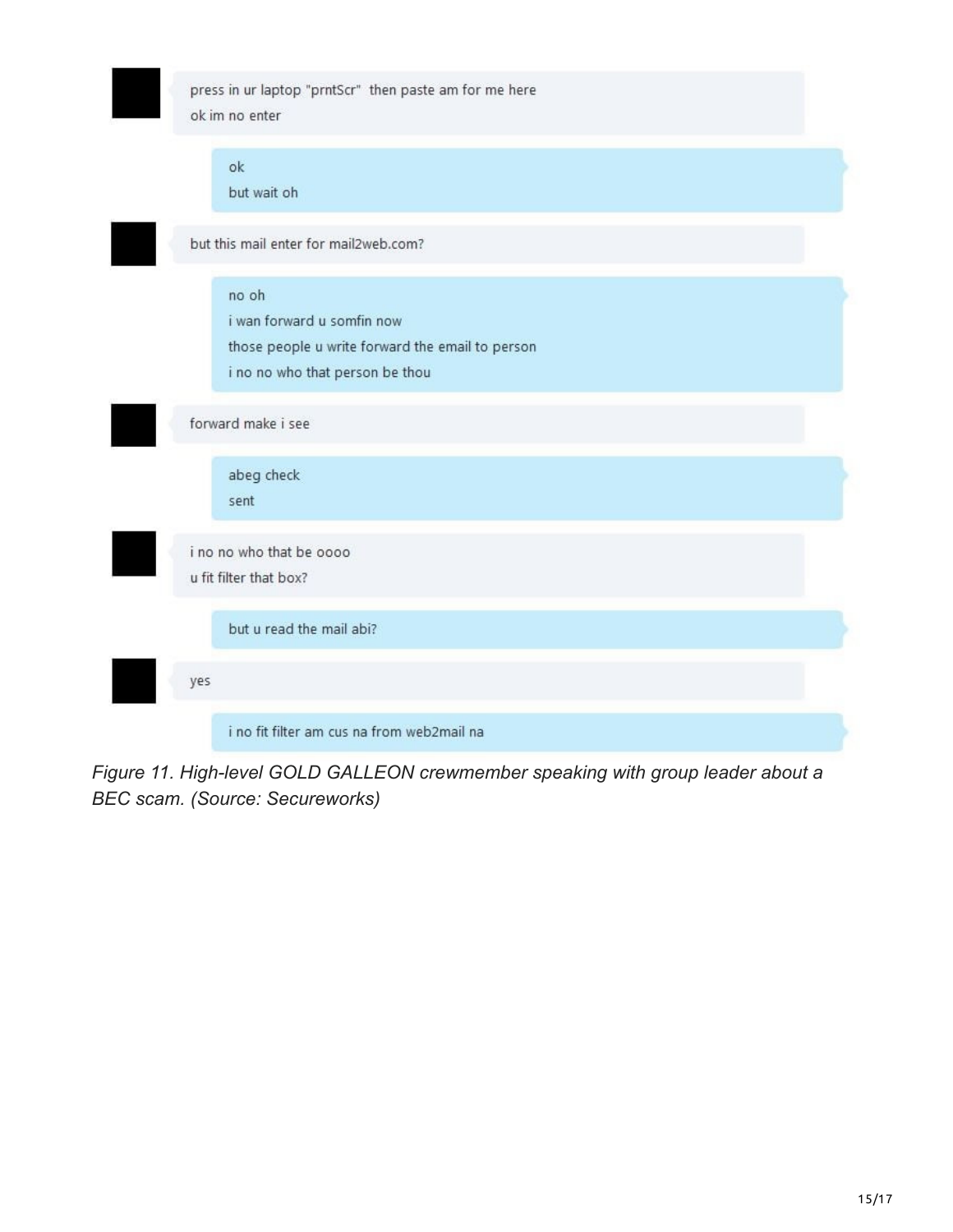| u there?<br>i need yankee open                                                                              |  |
|-------------------------------------------------------------------------------------------------------------|--|
| Yeah<br>How much?                                                                                           |  |
| 24k                                                                                                         |  |
| Payment from where?                                                                                         |  |
| from JP                                                                                                     |  |
| ok                                                                                                          |  |
| the person the wait oh                                                                                      |  |
| Chill<br>Am on it                                                                                           |  |
| ok                                                                                                          |  |
| You there?<br>Bank:<br>Name: Open, account number :<br>ROUTING:<br>Address:<br>Phone number:<br>Swift code: |  |

*Figure 12. GOLD GALLEON crewmember asking contact for a U.S.-based open beneficiary bank account. (Source: Secureworks)*

# <span id="page-15-0"></span>**Appendix B — The Buccaneers Confraternity**

The Buccaneers Confraternity is a descendant of the Pyrates Confraternity group (also known as the [National Association of Seadogs\)](https://en.wikipedia.org/wiki/National_Association_of_Seadogs). According to historical records, the Pyrates Confraternity was founded in 1952 by Nobel-prize winning author Wole Soyinka and six of his friends (see Figure 13). The first chapter was formed on the campus of University College Ibadan, a prestigious institution and one of the oldest universities in Nigeria. The confraternity was conceived as a response to class privilege, elitism, and other perceived social injustices against poorer students at the university. Membership was open to male